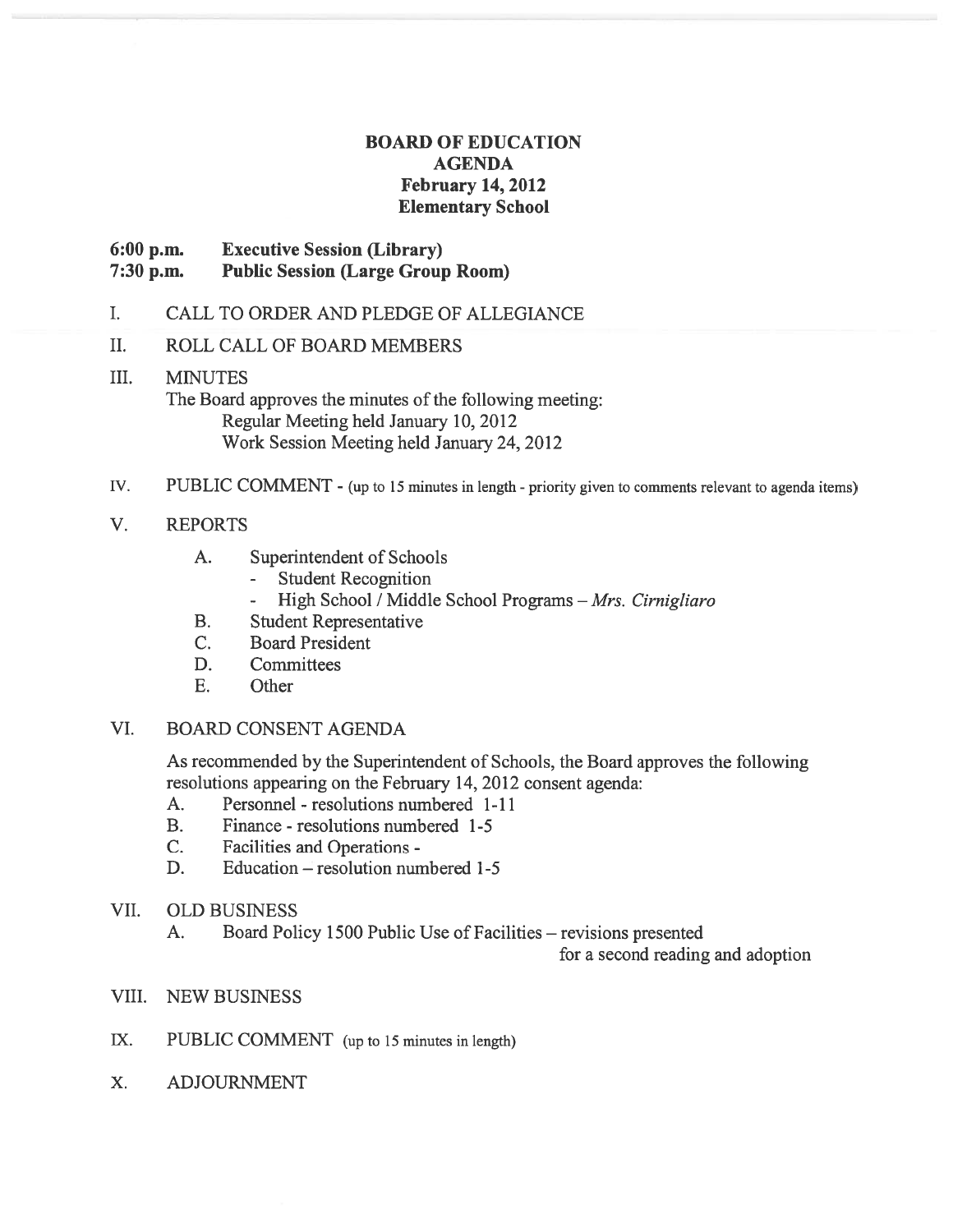# CONSENT AGENDA 2/14/12

### A. Personnel

 $1.$ Substitutes

> The Board approves the following substitutes for the 2011- 2012 school year:

| Teachers                   | Michele Connolly<br>Nicole Costa<br>Jennifer Ehlen<br>Lisa Flanagan<br>Aroona Khan<br>Kristen Kopp<br>Maria Llorens<br>Rejane Ribeiro<br>Maribeth Siskind<br>Irma Ana Wolber effective 2/25/12                                                                   |
|----------------------------|------------------------------------------------------------------------------------------------------------------------------------------------------------------------------------------------------------------------------------------------------------------|
| <b>Teaching Assistants</b> | Michele Connolly<br>Jennifer Ehlen<br>Lisa Flanagan<br>Jennifer Fudens<br>Corinne Gillingham<br><b>Orite Jenkins</b><br>Aroona Khan<br>Sonia Pinero<br>Kimberly Scott (not to exceed 40 days)<br>Maribeth Siskind<br><b>Christine Tomasino</b><br>Jaclyn Wyckoff |
| <b>Teacher Aides</b>       | <b>Roxanne Brown</b><br>Michele Connolly<br>Lisa Flanagan<br>Jennifer Fudens<br><b>Orite Jenkins</b><br>Aroona Khan<br>Sonia Pinero<br>Maribeth Siskind<br><b>Renee Sowers</b><br>Nancy Starr<br><b>Christine Tomasino</b><br>Jaclyn Wyckoff                     |
| <b>Clerical</b>            | <b>Roxanne Brown</b>                                                                                                                                                                                                                                             |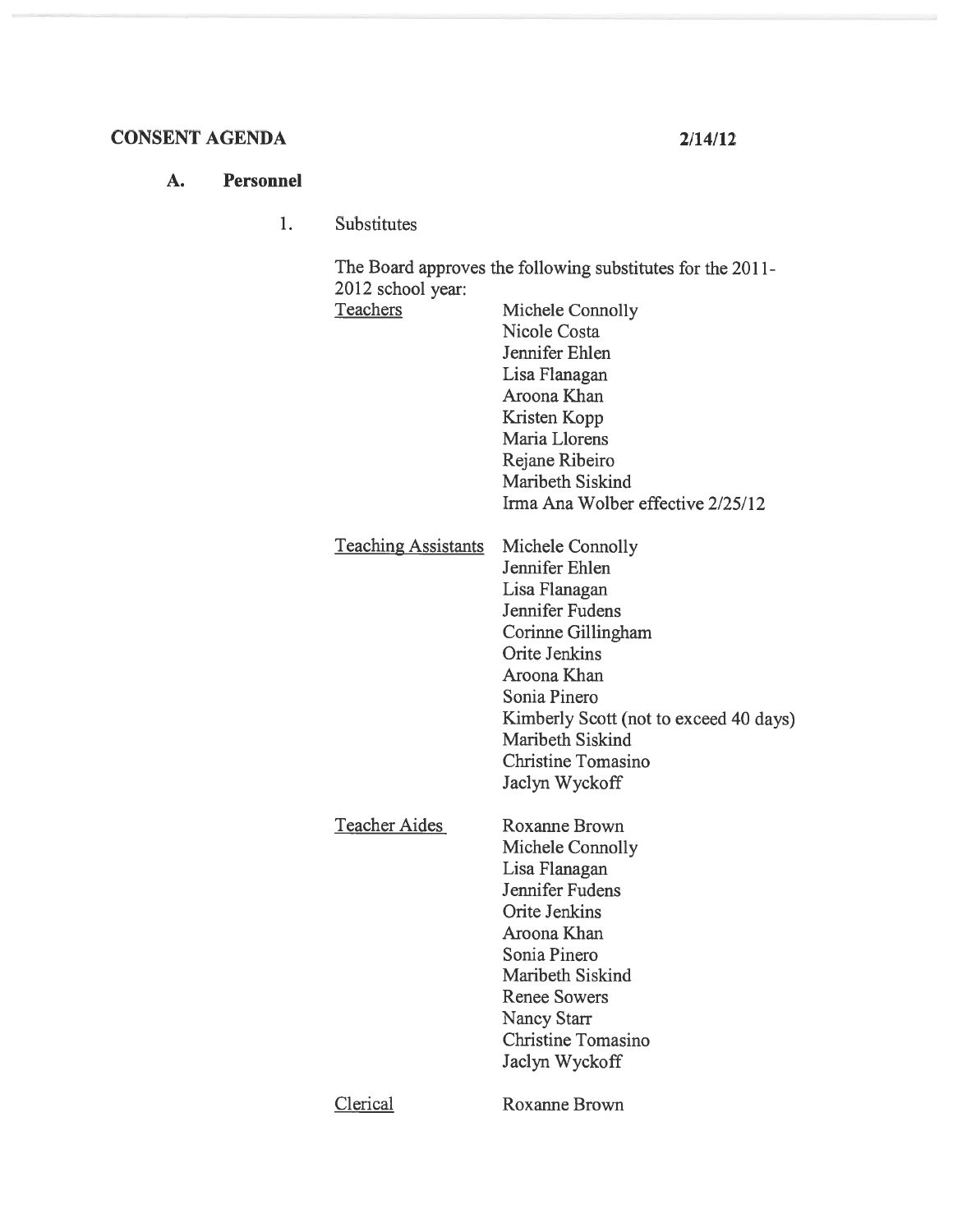# 2. Coach/Athletic Positions

The Board approves the appointment of the following Coach/Athletic appointments for the 2011-12 school year: Coach Sport Joseph Dessi MS Girls Spring Track Emily Fleckenstein Head Lifeguard/Lifeguard Community Swim Matthew Garofola **JV** Boys Baseball Virginia Hampel MS Softball Alycia Petitto MS Girls Gymnastics Megan Mackenzie Unpaid — Assistant Softball Christopher Veit MS Girls Lacrosse Coach Allyson Wolff JV Girls Softball Coach

### 3. Co-Curricular Position

The Board rescinds the appointment of Anthony Butera from Musical Productions for the 2011-2012 school year; and, appoints Jeanette Cooper for Musical Productions for the 2011-2012 school year in accordance with the negotiated agreemen<sup>t</sup> with the Port Jefferson Teachers' Association.

#### 4. Additional Class

The Board approves the extra class assignment for Margaret Moore to teach an additional Resource Room class, five times per week, effective February 15, 2012 through the remainder of the 2011-2012 school year, in accordance with the negotiated agreemen<sup>t</sup> with the Port Jefferson Teachers' Association.

5. Change in Leave of Absence Start Date

The Board approves the change in leave of absence start date for Melissa Zinger, Special Education teacher, from March 5, 2012 to March 19, 2012.

#### 6. Increase in FTE

The Board approves an increase in FTE for Paige Lohmann, Elementary Education teacher, from .5 FTE to .7 FTE, effective February 15, 2012.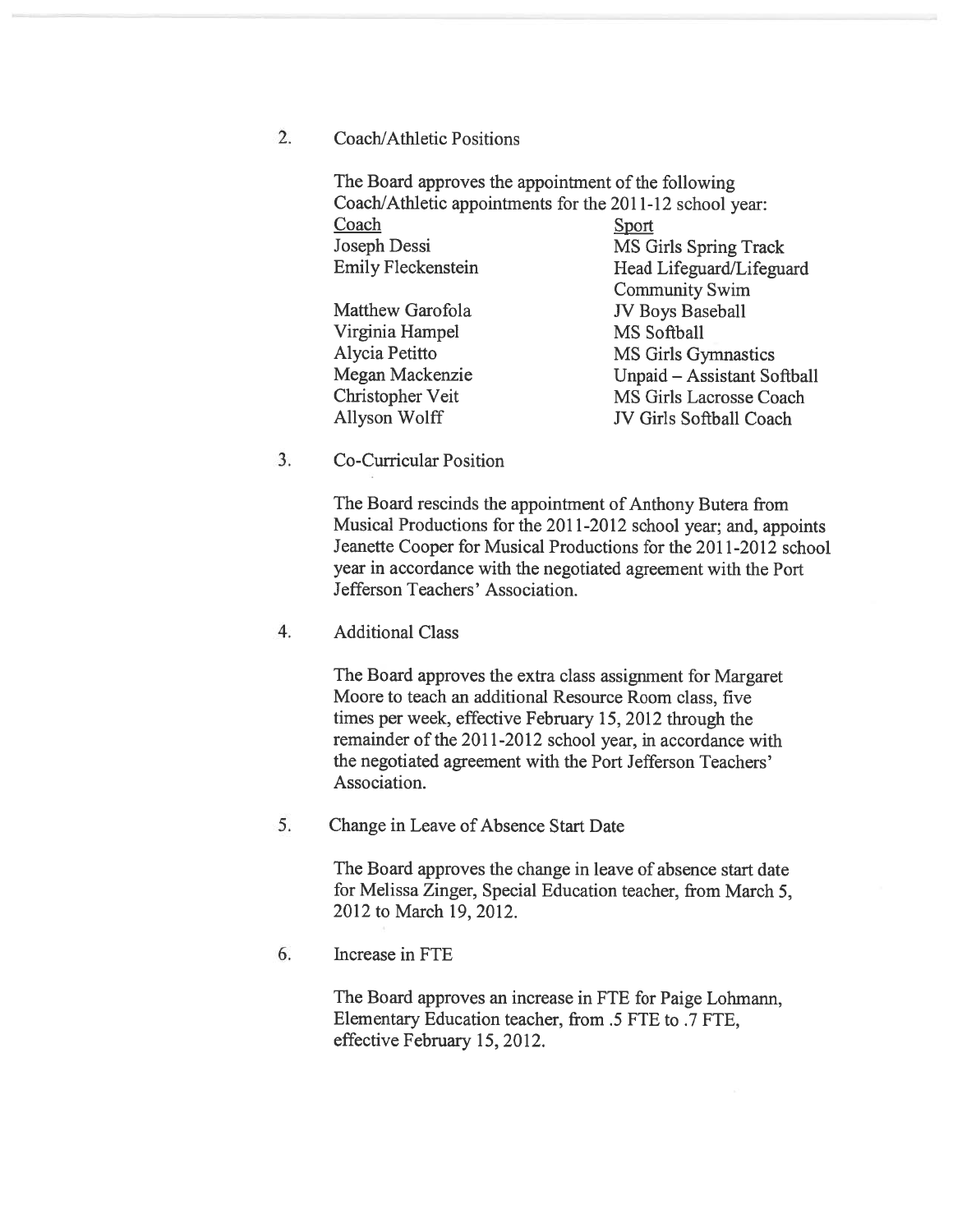7. Retirement — Teaching Assistant

The Board accepts the resignation of Charlene Faro, as <sup>a</sup> Teaching Assistant, for the purpose of retirement, effective June 30, 2012.

8. Retirement — Teaching Assistant

The Board accepts the resignation of Virginia Hampel, as <sup>a</sup> Teaching Assistant, for the purpose of retirement, effective June 30, 2012.

9. Retirement — Teaching Assistant

The Board accepts the resignation of Nancy Makarius, as <sup>a</sup> Teaching Assistant, for the purpose of retirement, effective June 30, 2012.

10. Retirement — Teaching Assistant

The Board accepts the resignation of Ellen Boehm, as <sup>a</sup> Teaching Assistant, for the purpose of retirement, effective June 30, 2012.

11. Retirement — Principal

The Board accepts the resignation of Roseann Cirnigliaro, as  $6<sup>th</sup>$  -12<sup>th</sup> Grade Principal, for the purpose of retirement, effective July 1, 2012.

#### B. Finance

1. Financial Reports

The Board accepts the financial reports.

2. Scholarship

The Board accepts the Andrew Golub Memorial Scholarship donation in the amount of \$500.00 to be awarded to <sup>a</sup> seventh or eighth grade music/art student pursuing music/art study throughout the summer.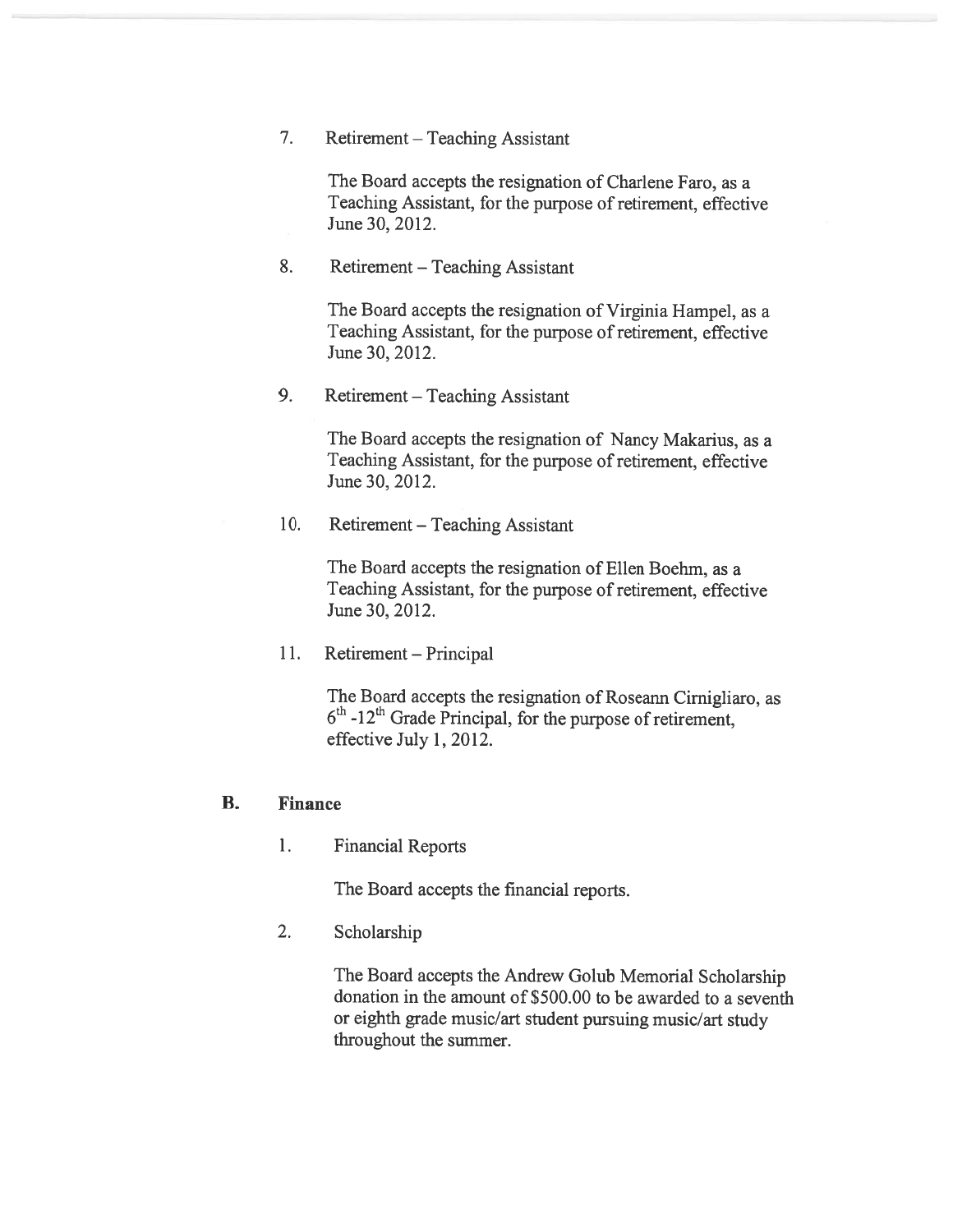3. Scholarship

The Board accepts the Michael Lewis Fallacaro Scholarship donation in the amount of \$250.00 to be awarded to <sup>a</sup> high school senior pursuing <sup>a</sup> college degree in music.

4. Approval for Payment — Musical Productions

The Board approves the following musical accompanist services for the 2011-2012 school year drama productions, pending fingerprint clearance by the NYS Education Department:

| Rehearsal Pianist | \$1,200.00 |
|-------------------|------------|
| Choreographer     | \$1,000.00 |
| Percussion        | \$325.00   |
| Reeds             | \$325.00   |
|                   |            |

5. Approval for Payment – CPR/AED Course

The Board approves the services of Dinarae Squatriglia as CPR]AED course instructor on February 28, 2012, from 4:00 — 6:00 p.m., in accordance with the negotiated agreemen<sup>t</sup> with the Port Jefferson Teachers' Association.

# C. Facilities and Operation

#### D. Education

1. CSE Recommendations

The Board accepts the recommendations of the Committees on Special Education.

2. Summer Music Camp

The Board approves the Summer Music Camp to be held July 9 — July 26, 2012 at Port Jefferson Middle School.

3. Service Agreement

The Board approves the Service Agreement between the district and Out East Therapy of New York for OT, PT, SLP, RN and Psychology Services, PLLC, for the provision of special education services for the 2011-2012 school year.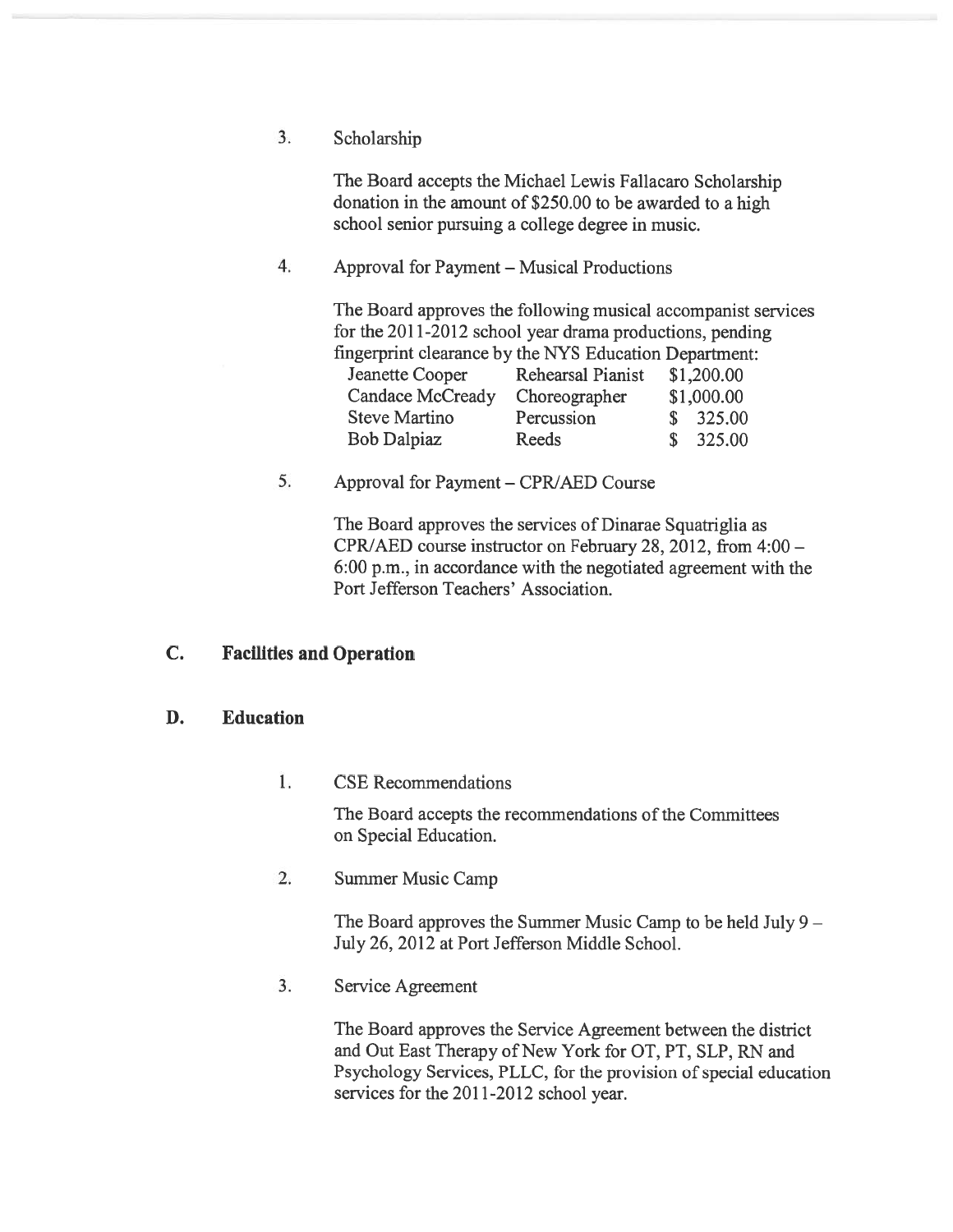4. Service Agreement

The Board approves the Service Agreement between the district and the South Huntington Union Free School District for the provision of special education services for the 2011-2012 school year.

5. School Calendar

The Board adopts the attached proposed calendar for the 2012- 2013 school year.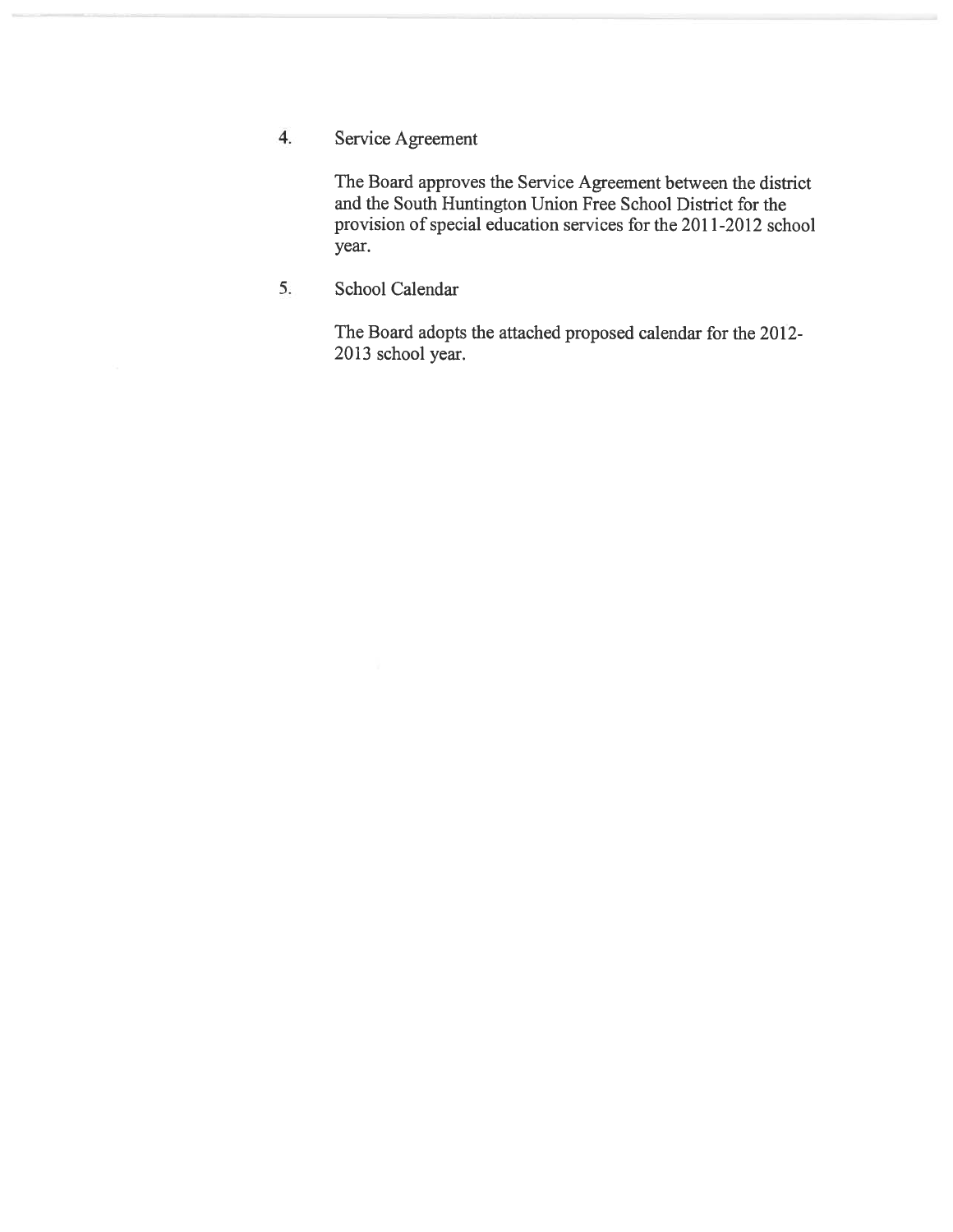# POLICY 1500 - PUBLIC USE OF FACILITIES

The School District's buildings and grounds are maintained primarily for the education and recreation of the students within the School District. However, the Board of Education recognizes that the buildings and grounds of the School District are a valuable resource and believes that this resource should be made available to the community for specific uses that will not interfere with, obstruct or disrupt any educational activities in the School District. School District facilities will be made available to the community for use in accordance with this Policy. All uses shall comply with the provisions of this Policy, section 414 of the Education Law and any other applicable provision of law or regulation.

# Prohibited Uses

The Board of Education of the Port Jefferson Union Free School District expressly prohibits any use of School District facilities that is not specifically authorized by this Policy.

# Permitted Uses

The Board of Education of the Port Jefferson Union Free School District hereby authorizes the use of School District facilities for the purposes listed below, subject to the conditions and restrictions set forth in this Policy.

- Instruction in any branch of education, learning or the arts.
- Public library purposes, subject to provisions of the Education Law or as stations of public libraries.
- Social, civic and recreational meetings and entertainments or other uses pertaining to the welfare of the community so long as such uses are non-exclusive and open to the genera<sup>l</sup> public.
- Meetings, entertainment and occasions where admission fees are charged when the proceeds are to be spen<sup>t</sup> for an education or charitable purpose.
- Polling <sup>p</sup>laces for holding primaries and elections for the registration of voters and for holding political meetings.
- Civic forums and community centers
- Recreations, <sup>p</sup>hysical training and athletics, including competitive athletic contests of children attending <sup>a</sup> private, nonprofit school.
- Childcare programs when school is not in session or when school is in session for the children of students attending schools of the District. If there is additional space available, children of employees of the School District may attend.
- Graduation exercises held by not-for-profit elementary and secondary schools provided that no religious service is performed.

In case of emergency, the School District's facilities shall be available to the American Red Cross.

# Conditions of Use for School District Facilities

Use of School District facilities may be permitted unless such facilities are in use for school purposes or educational programs. The School District reserves the exclusive and non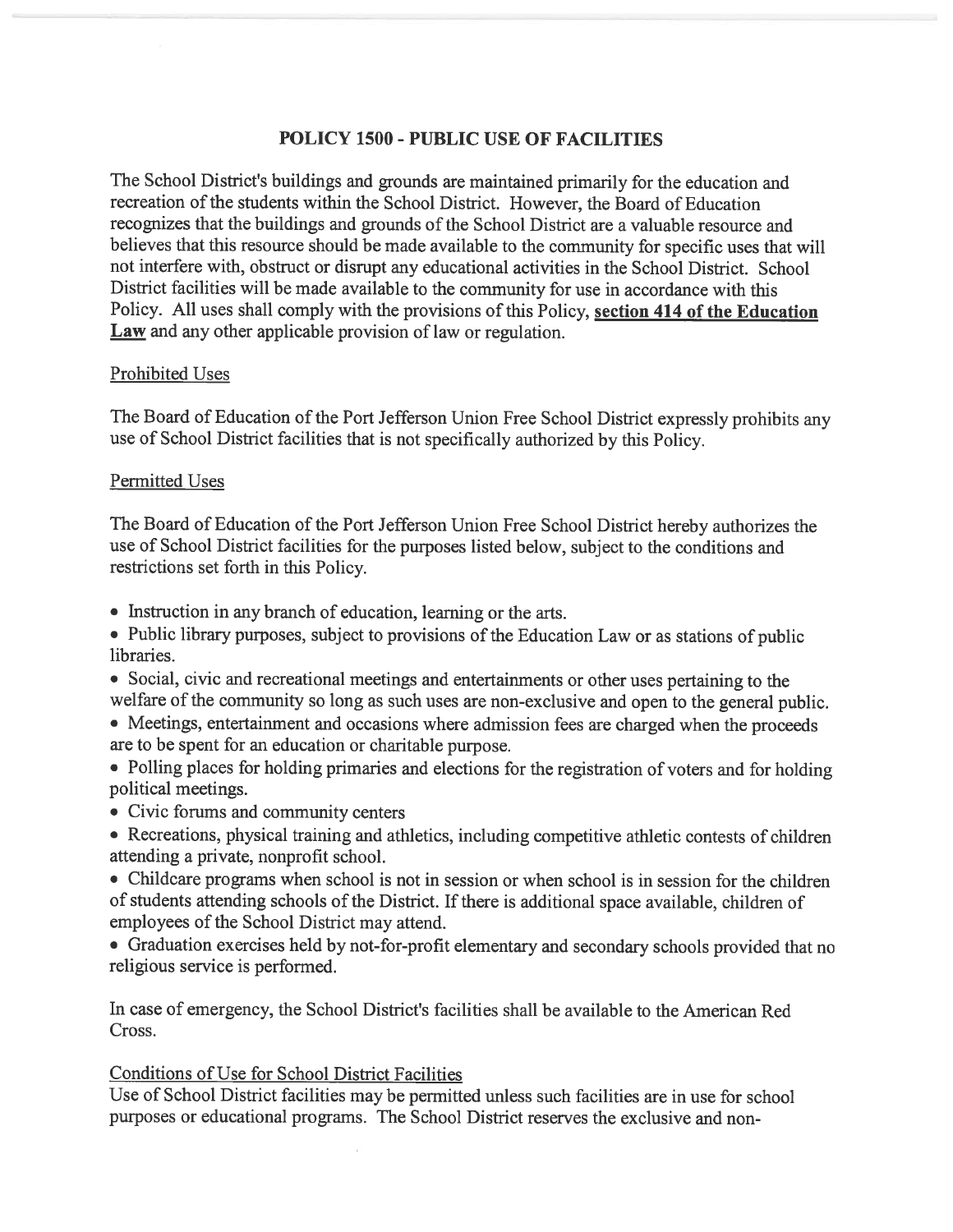reviewable judgment concerning the impact a requested use would have on the School District's educational programs.

In an effort to ensure that School District facilities are preserve<sup>d</sup> for the benefit of the greater School District community, the School District reserves the right to limit access to School District facilities to community based groups and organizations (that is, groups which are located within the geographic area covered by the District).

Use of School District facilities will be permitted only where the applicant agrees to pay the School District a user fee according to a schedule adopted by the Board of Education to cover the costs of heat, electricity, maintenance, custodial services and any other expenses associated with the use of any additional services or equipment. The sum equaling the estimated costs and fees associated with the propose<sup>d</sup> use shall be paid seven (7) days in advance within ten (10) days of the date for the requested use. The School District retains the further right to waive or reduce user fees for groups that are associated with or sponsored by the School District or where 50% of the enrollment is comprised of School District residents.

Where, in the judgment of the School District, the requested use of School District facilities requires special equipment or supervision, the School District reserves the right to deny such use, or in accordance with the above. Only authorized personne<sup>l</sup> shall operate School District equipment. Restrictions on the use of athletic equipment, tables, chairs, a/v equipment are determined solely by the District.

Use of School District facilities will only be permitted where the organization provides the School District with proof of adequate insurance to save the School District harmless from all liability, property damage, personal injuries and / or medical expenses in advance of the date of the use. The School District will exercise complete and unreviewable discretion regarding what insurance coverage will be adequate for each propose<sup>d</sup> use. The Superintendent / designee reserves the right to waive the insurance requirement. In addition, each organization shall be required to execute <sup>a</sup> hold harmless agreemen<sup>t</sup> to protect the School District from any claims or suits.

In the case of an accident resulting in injury to any person or damage to persona<sup>l</sup> property, the incident must be immediately reported to the Principal of the facility and the Business Administrator. <sup>A</sup> written repor<sup>t</sup> must be submitted to the Business Office within twenty-four (24) hours of the incident.

# Application Procedure

All applications for use of the School District facilities shall be made in writing and submitted to the Superintendent of Schools / or designee at least fourteen (14) thirty (30) days in advance of the date of the requested use.

Applicants must clearly and completely describe the intended use of the School District facility and sign the application <sup>p</sup>ledging to comply with this Policy and all other rules and regulations of the School District. Unsigned applications will not be considered.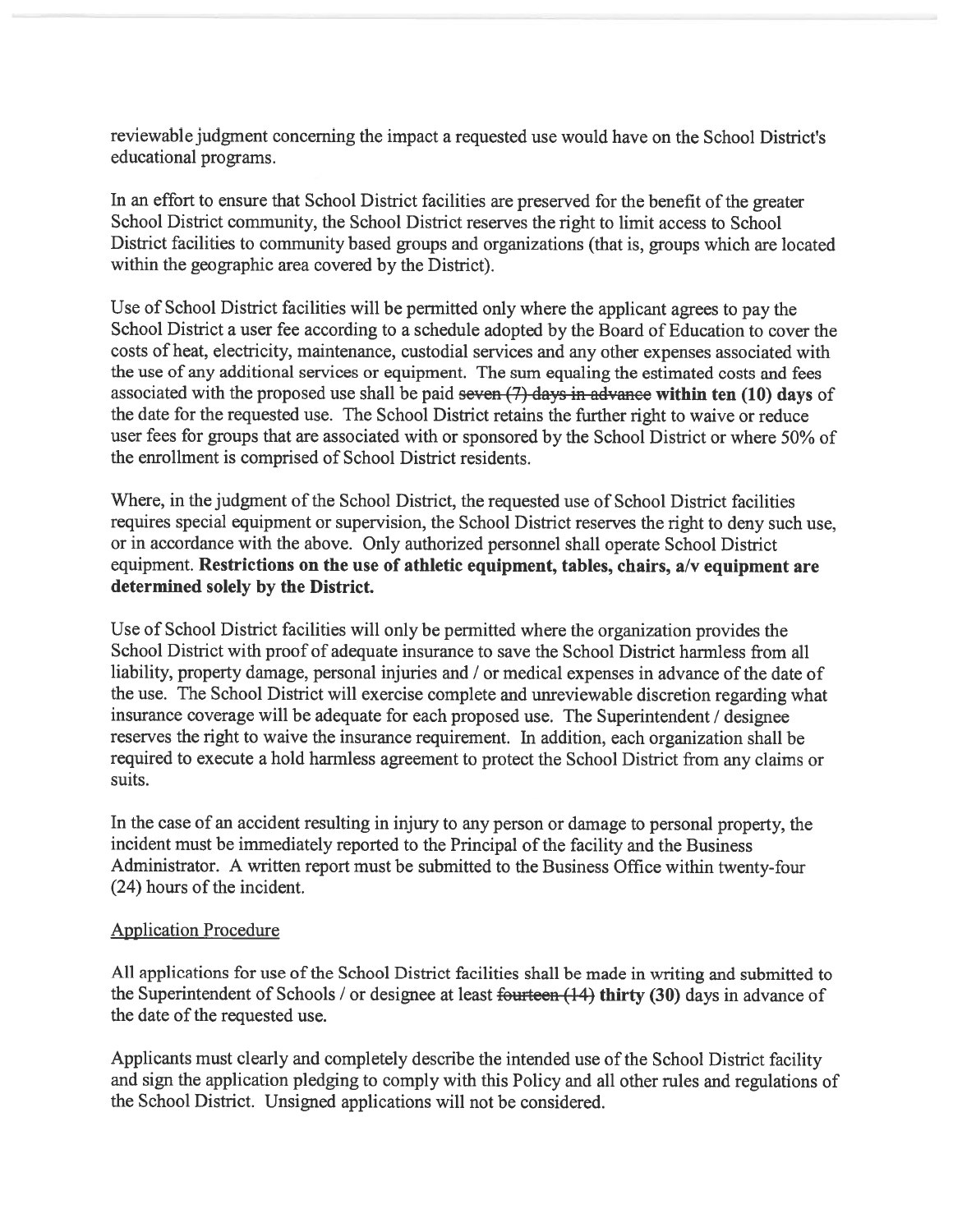All uses shall be made in accordance with the terms and conditions of this Policy as well as all other School District rules, regulations and policies. (See regulation 1500-R)

Applicants shall be fuily responsible for all damages resulting from its use of facilities

The Board of Education authorizes the Superintendent of Schools to alter or cancel any permission for use of School District facilities if it becomes necessary to use the facility for a School District purpose or for some other justifiable reason.

The Board of Education retains the right to <sup>g</sup>ive preferences to groups and organizations which are associated with or sponsored by the School District.

At all times, School District staff shall have the right to access any School District facility made available to an outside group or organization. No School District facility shall be used unless <sup>a</sup> School District representative or administrator is present.

The number of persons admitted for <sup>a</sup> function must not exceed room capacity limits

Whenever inclement weather or an emergency situation cause the closing of School District schools, all after-school functions scheduled for that day will be canceled.

The Board of Education reserves the discretion to deny use of School District facilities, to terminate use of the facilities or rescind a previous grant for use of facilities.

- Where there are less than 50% of district residents
- By an applicant who has previously misused or abused School District facilities or property or who has violated this Policy;
- For any use which could have the effect of violating the Establishment Clause of the United States Constitution or other provisions of the United States or New York Constitutions;
- For any use which, in the estimation of the Board of Education, could reasonably be expected to or actually does give rise to <sup>a</sup> riot or public disturbance;
- For any use which the Board of Education deems inconsistent with this Policy;
- For any use by <sup>a</sup> private not-for-profit entity that has the direct or indirect effect of promoting the products or services of such entity;
- In any instance where alcoholic beverages or unlawful drugs are sold, distributed, consumed, promoted or possessed;
- For any prohibited by law.

The School District shall promulgate regulations which shall supplement the provisions of this Policy.

Reference: N.Y. Education Law § 414 1st reading: 2/08 2nd & adoption: 3/08 Revision presented for: 1<sup>st</sup> reading  $1/10/12$  2<sup>nd</sup> reading & adoption 2/14/12